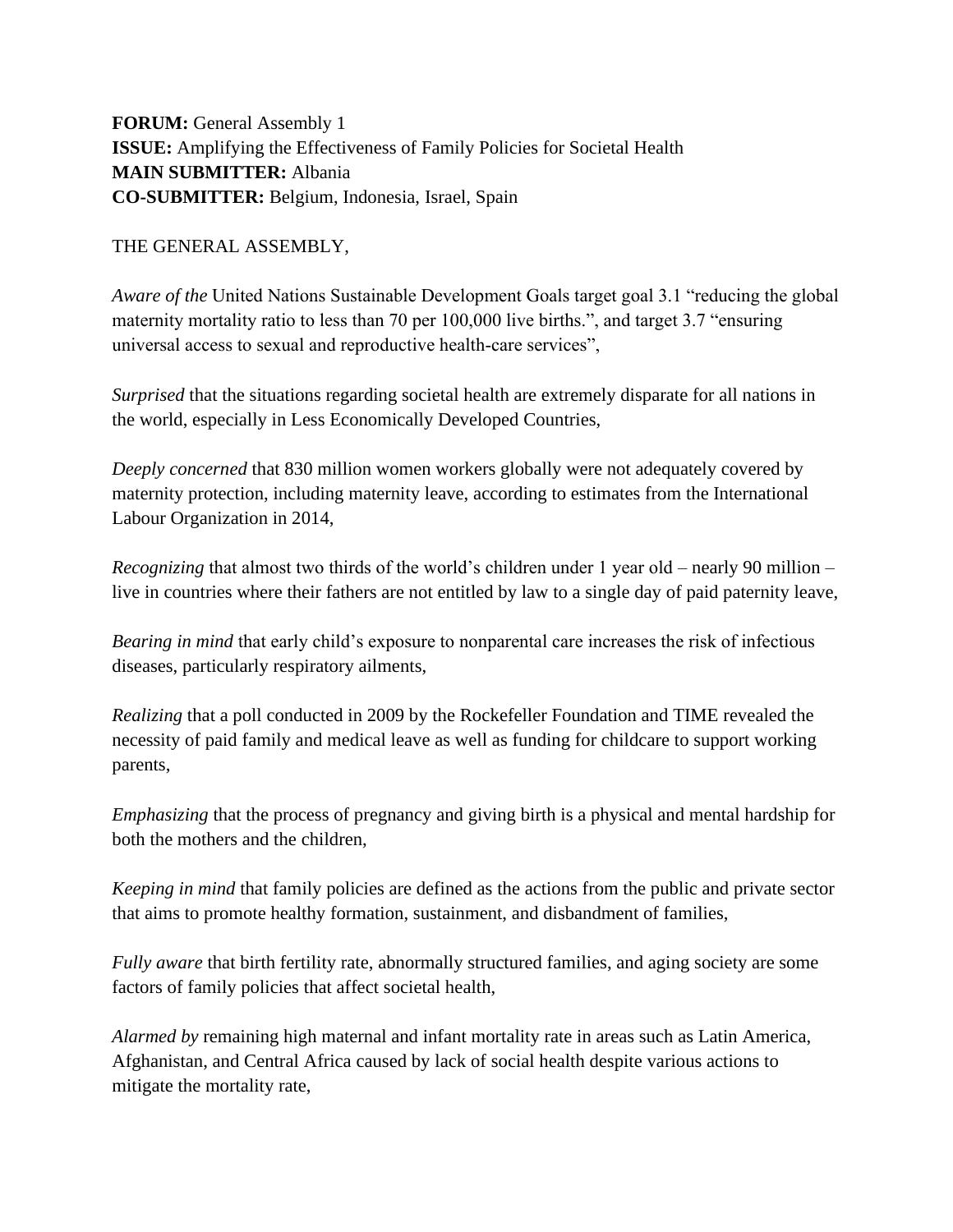*Acknowledging* that the global fertility rate has been declining for several years,

*Noting further* that education is crucial for formation of well-planned and healthy family,

*Observing* that less people are marrying, and more people are divorcing, causing formation of unstable family structures,

*Realizing* the potential of global economic and social threat when the trend reaches "below replacement fertility,"

- 1. Urges all nations to establish, implement and monitor a national paid parental leave policy that guarantees paid leave for both parents by taking the following measures such as but not limited to:
	- a. ensuring that the significance of paid parental leave is recognized in all businesses by providing training to managers and staff regarding the following aspects:
		- i. the value of employee retention,
		- ii. the increase in productivity resulting from parental leave,
		- iii. how paid paternity leave should be championed as being equally important as paid maternity leave,
		- iv. how discrimination on the basis of pregnancy, martial, or family status should be prohibited when giving paid parental leave,
	- b. providing sufficient duration of parental leave of at least 18 weeks and recommended 9 months after the birth of a child,
	- c. creating mechanisms to guarantee that paid parental leave is made available to parents in both formal and informal economies by providing such leave through systems such as but not limited to:
		- i. social insurance system,
		- ii. payroll taxes,
		- iii. general tax revenues,
	- d. extending flexibility in the usage of parental leave over a variety of dimensions through allowing the following:
		- i. being able to use the leave at any point until the child reaches a specified age,
		- ii. longer job absences at lower wage replacement rates or shorter but more highly paid leave,
		- iii. part-time work combined with partial leave payments,
		- iv. reduced work hours,
		- v. scheduled breastfeeding breaks for women employees with such demands,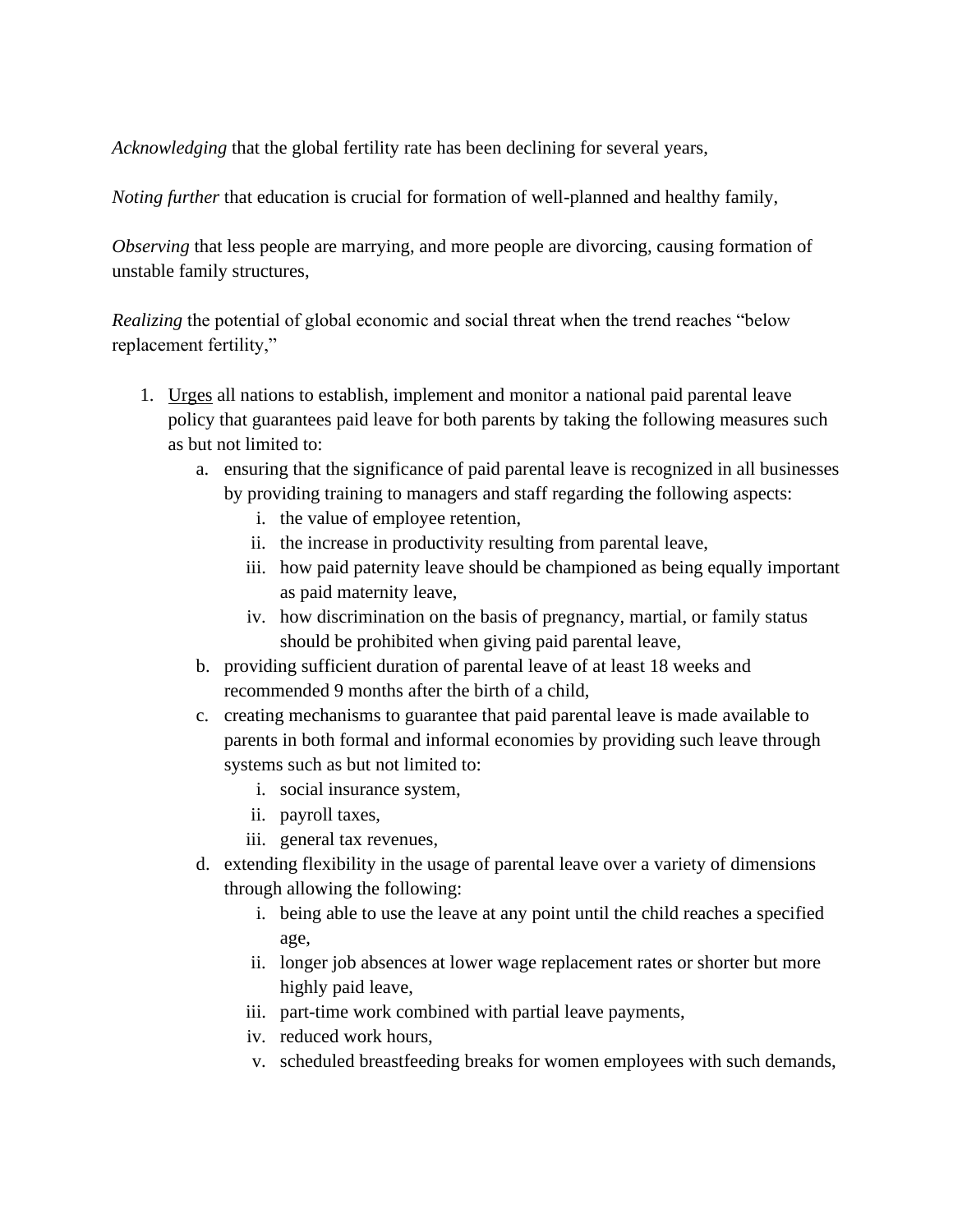- vi. rights to refuse overtime or scheduling changes that conflict with family responsibilities,
- e. paying the parental leave at a rate that is sufficient to make it practical for all parents to take in order to meet their family needs, granted that they meet the certain requirements, such as but not limited to:
	- i. must have worked at least 1250 hours during the 12 months before the start of the leave period,
	- ii. the worker's employer must have at least 5 employees (if so, the employer is deemed a "covered employer"),
	- iii. the worker must have been employed with the company for more than one year prior to his leave date;
- 2. Encourages all member states, especially those that face difficulty with improving social health, to increase educational levels through developing cross-sector national early childhood development policies and plans, in collaboration with businesses, civil society and pertinent UNOs or NGOs, in order to meet the needs of working families in both the formal and informal sectors, through the following ways such as but not limited to:
	- a. assuring universal access to quality-affordable education from the end of parental leave to children's entry into the first grade of school through ways such as but not limited to:
		- i. Prioritizing in providing compensatory education to low-income (primarily below poverty line or receiving welfare assistance) and disabled pre-school children,
		- ii. Fostering cooperative educational environment between students, without great support from expensively paid teachers,
	- b. subsidizing childcare provision through the following means such as but not limited to:
		- i. allocating public funds,
		- ii. seeking support of the private sector and donors,
		- iii. cooperating with United Nations Organizations (UNOs) and Non-Governmental Organizations (NGOs), such as but not restricted to UNICEF, UNDESA, and Save the Children for providing funds,
	- c. asking businesses to address the childcare needs of their employees through the following means:
		- i. assessing the childcare needs of their employees,
		- ii. minimizing long working hours for parents with young children,
		- iii. introducing flexible working arrangements to enable parents to take care of their children,
	- d. strengthening the childcare workforce through means such as but not limited to: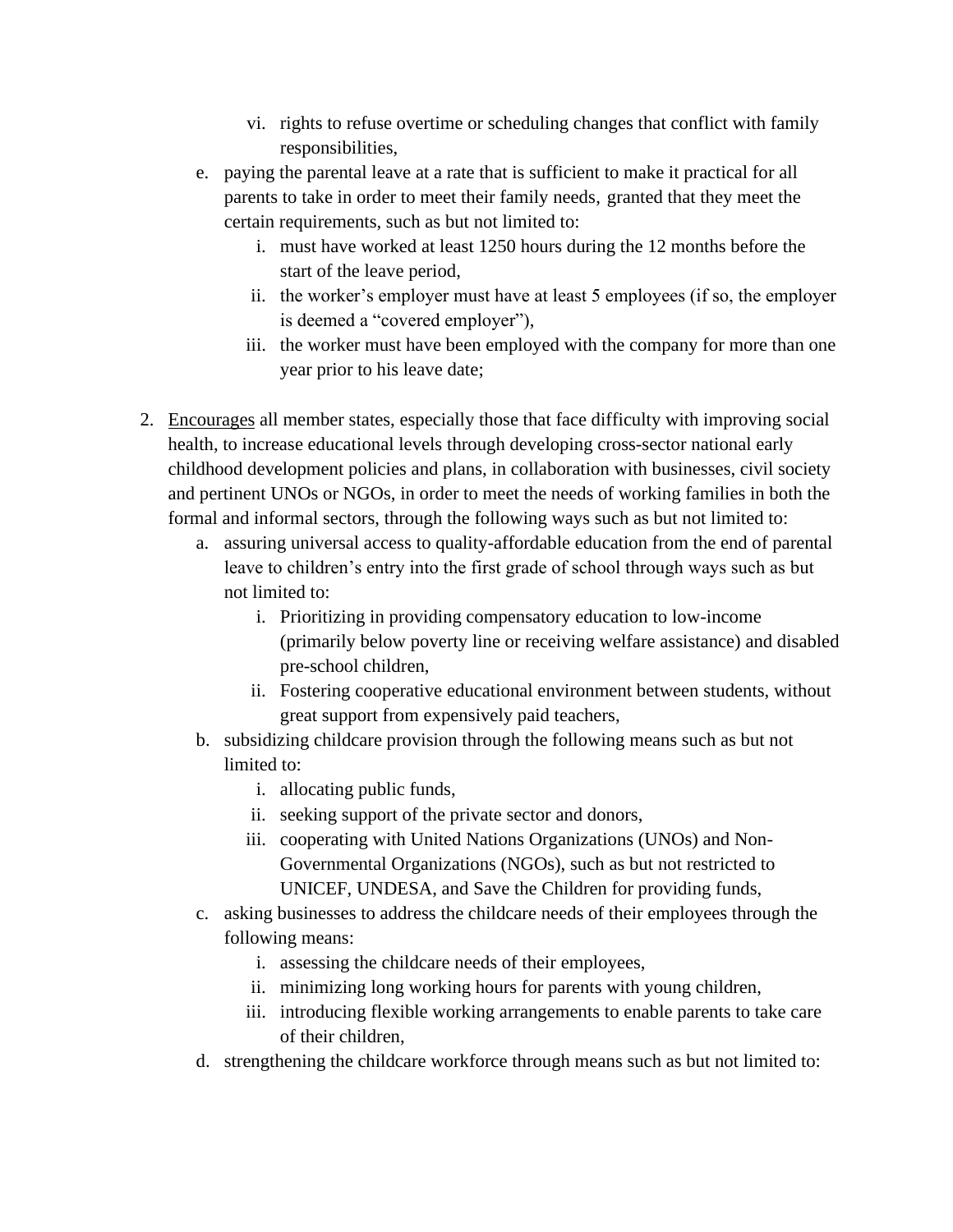- i. asking for the dispatch of instructors/trainers from NGOs (e.g. Teachers without borders, Trainers without borders)
- ii. increasing funding and investments in the educational facet in order to provide teachers with sufficient resources,
- iii. inviting the educational department of UNICEF to train instructors for better education;
- 3. Further urges member states to adjust policies on taxation and financial subsidies to meet the demands of impoverished families and children in-need through ways such as but not limited to:
	- a. undertaking analysis to determine the optimal parameters for effective implementation of child benefits for the member states on the following aspects:
		- i. the appropriate amount of benefit per child,
		- ii. the most efficient modality for payment,
		- iii. the financial capability, economic conditions, as well as the family conditions of the children,
	- b. issuing taxation policies to families in paying for childcare, especially the ones who are the most vulnerable to financial breakdown, through the form of nonrefundable tax credit with such details but not limited to:
		- i. ensuring that employed parents could utilize the policy to receive a tax credit for between 20% to 35% of expenses to care for two or more children 12 and under, up to a maximum that is set accordingly varying in each region,
		- ii. excluding the flexible spending plans when calculating the tax credit,
	- c. suggesting the governments to provide necessary financial support for children below the poverty line through ways such as but not limited to:
		- i. decreasing educational costs such as schools or college application fees,
		- ii. providing monthly financial support for children for their living,
		- iii. other forms of support necessary for children's development, as defined by the authority of each member state,
	- d. cooperating with non-governmental organizations, school, hospital or other groups and institutions relevant to children's welfare through ways such as encouraging non-governmental organizations to record and investigate the conditions of the children especially those who face difficulty, and to provide support wherefore;
- 4. Recommends all member states, especially those that have shown exceptionally high issue of family policies and societal health, to raise awareness through various media companies, NGOs, as well as all supportive members and organizations of the society from ways such as but not limited to: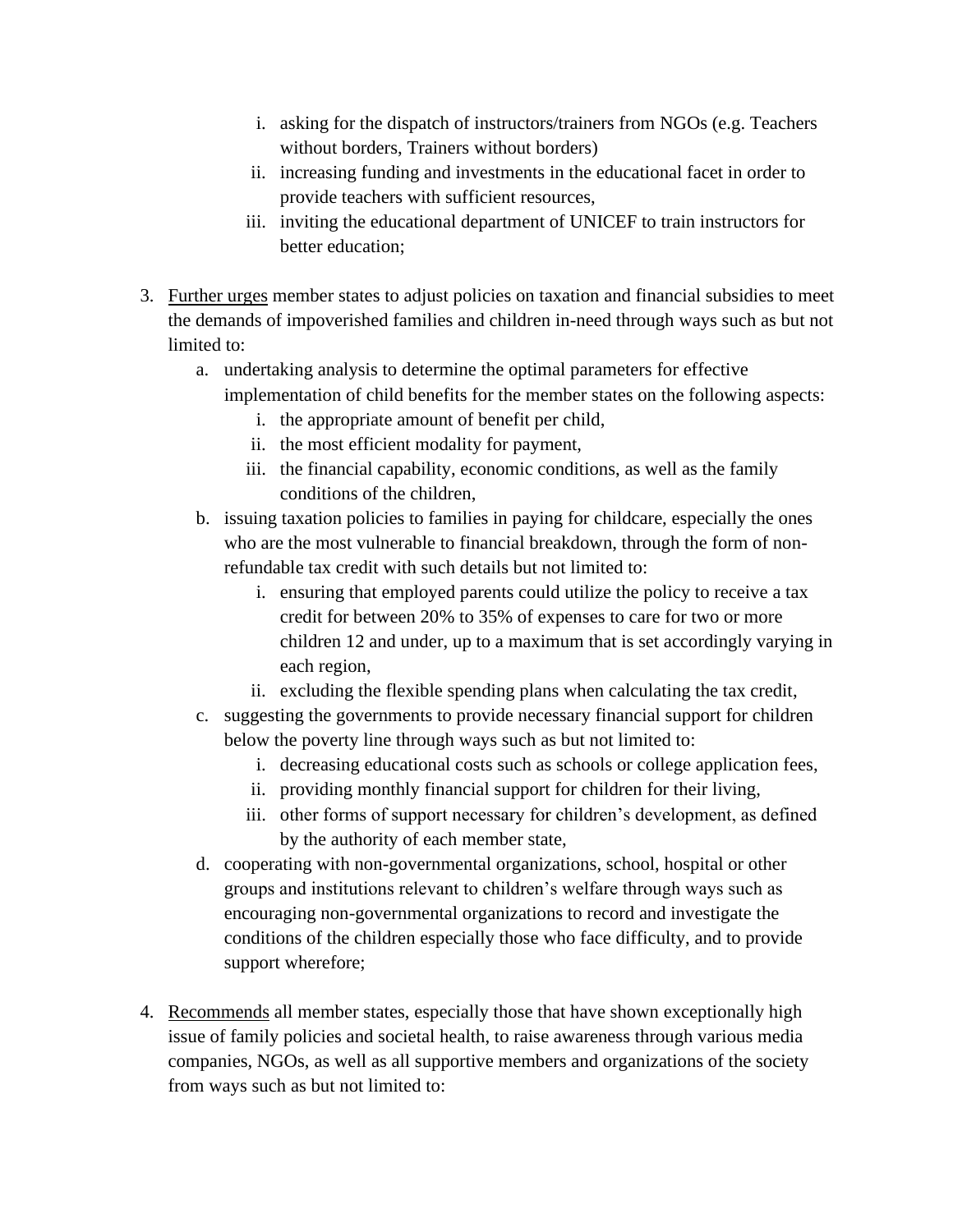- a. spreading awareness online and offline through various platforms in methods such as but not limited to:
	- i. cooperating with non-governmental organizations to facilitate the awareness campaign with a focus on the grassroot level,
	- ii. holding online campaigns and advertising on social media platforms such as Facebook, Twitter, or WeChat in means such as posters, photos, and videos,
	- iii. asking schools to assist the campaign by pasting poster in school, sharing information in school assembly, or holding events in-line with the spirits of the campaign,
	- iv. requiring government institutions collaborate in promoting public awareness in society,
	- v. urging the central government to monitor the implementation of the campaigns by the local governments in alignment with relevant standards, as well as the original purposes and goals of the campaign,
- b. providing educational programs discussing the problems of societal health affected by family policies by the help of NGOs, schools, and other organizations on aspects including:
	- i. the existing local policies and social welfare programs that are relevant to maintaining the heath of families, such as but not limited to paid parental leave and child benefit, in order to encourage denizens to take part in the existing programs,
	- ii. the effects of instability in fertility rates and abnormal society have on societal health,
	- iii. sexual education such as means of contraception and the minimum age for marriage to protect adolescents from sexual assaults, particularly in LEDCs, where high maternal and infant mortality rates due to premature pregnancy bear great problems such as deaths of mothers and lack of nutritional support for infants,
	- iv. the effects that abnormally structured families, such as divorced families, single-parent households, skipped-generation households, singles, and Double Income No Kid (DINK), have on the society's health,
	- v. importance of children's education for their health and development,
- c. respecting the sovereignty and power of each member states over these policies and considering the political, social, and religious contexts throughout the promotional campaign, without compromising the Sustainable Development Goals and resolutions or regulations adopted by the United Nations;